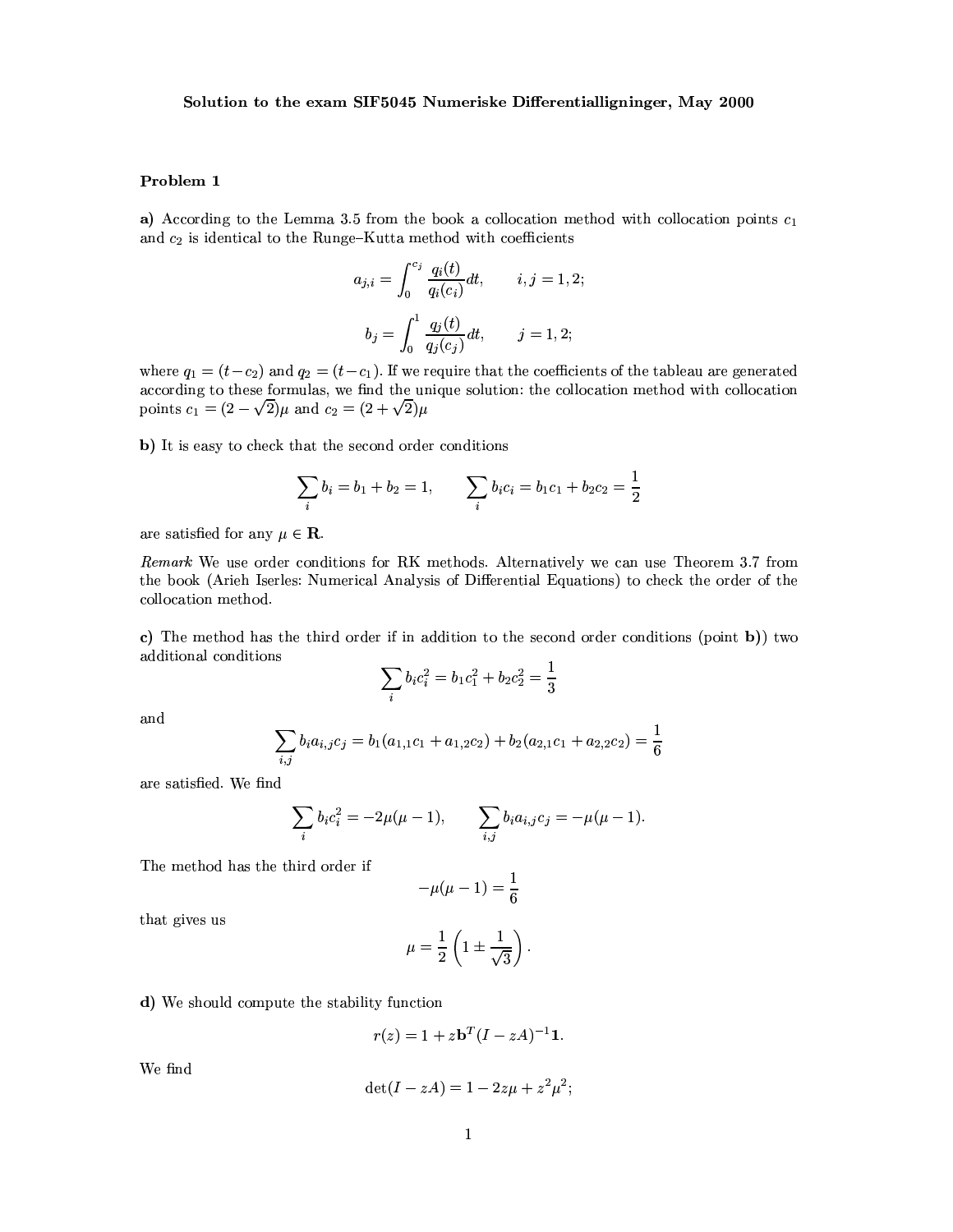$$
(I - zA)^{-1} = \frac{1}{\det(I - zA)} \begin{bmatrix} 1 - \left(1 + \frac{\sqrt{2}}{4}\right) z\mu & \frac{4 - 3\sqrt{2}}{4} z\mu \\ & & \\ \frac{4 + 3\sqrt{2}}{4} z\mu & 1 - \left(1 - \frac{\sqrt{2}}{4}\right) z\mu \end{bmatrix}
$$

$$
r = 1 + z\frac{1 - 2z\mu + \frac{z}{2}}{1 - 2z\mu + z^2\mu^2} = \frac{1 + z(1 - 2\mu) + z^2(\mu^2 - 2\mu + \frac{1}{2})}{(1 - z\mu)^2} = \frac{P(z)}{Q(z)}
$$

#### e) For A-stability we impose two conditions:

1. The polynomial Q must have roots  $\text{Re } z_i > 0$ . The only root of multiplicity 2

$$
z=\frac{1}{\mu}
$$

satisfies this requirement if  $\mu > 0$ .

2. The equation

$$
|r(iy)| \le 1 \qquad \text{or} \qquad |P(iy)|^2 \le |Q(iy)|^2
$$

must be satisfied for any  $y \in \mathbf{R}$ . We obtain

$$
|1 + iy(1 - 2\mu) - y^2(\mu^2 - 2\mu + \frac{1}{2})|^2 \le |1 - iy\mu|^4
$$
  

$$
(y(1 - 2\mu))^2 + (1 - y^2(\mu^2 - 2\mu + \frac{1}{2}))^2 \le (1 + y^2\mu^2)^2
$$
  

$$
(1 - 2\mu)^2 - 2(\mu^2 - 2\mu + \frac{1}{2}) + y^2(\mu^2 - 2\mu + \frac{1}{2})^2 \le 2\mu^2 + y^2\mu^4
$$
  

$$
(\mu^2 - 2\mu + \frac{1}{2})^2 \le \mu^4
$$

Finally,

$$
|\mu^2 - 2\mu + \frac{1}{2}| \le \mu^2
$$

If  $\mu^2 - 2\mu + \frac{1}{2} \leq 0$  that is true for  $\mu \in \left[\frac{2-\sqrt{2}}{2}, \frac{2+\sqrt{2}}{2}\right]$ , then we get

$$
-\mu^2 + 2\mu - 0.5 \le \mu^2
$$

This equation is always true so that for  $\mu \in \left[\frac{2-\sqrt{2}}{2}, \frac{2+\sqrt{2}}{2}\right]$  the method is A-stable. If  $\mu^2 - 2\mu + 0.5 > 0$  that is true for  $\mu \in (-\infty, \frac{2-\sqrt{2}}{2}) \cup (\frac{2+\sqrt{2}}{2}, \infty)$ , then we get

$$
u^2 - 2\mu + 0.5 \le \mu^2.
$$

This equation holds for  $\mu \ge \frac{1}{4}$ . Thus the method is A-stable for  $\mu \in (\frac{1}{4}, \frac{2-\sqrt{2}}{2}) \cup (\frac{2+\sqrt{2}}{2}, \infty)$ Combining the obtained intervals of A-stability, we find out that the method is A-stable for  $\mu \in [\frac{1}{4}, \infty)$ .

## Problem 2

a) Let us substitute the solution of the original continuous equation

$$
u_t = u_{xx}
$$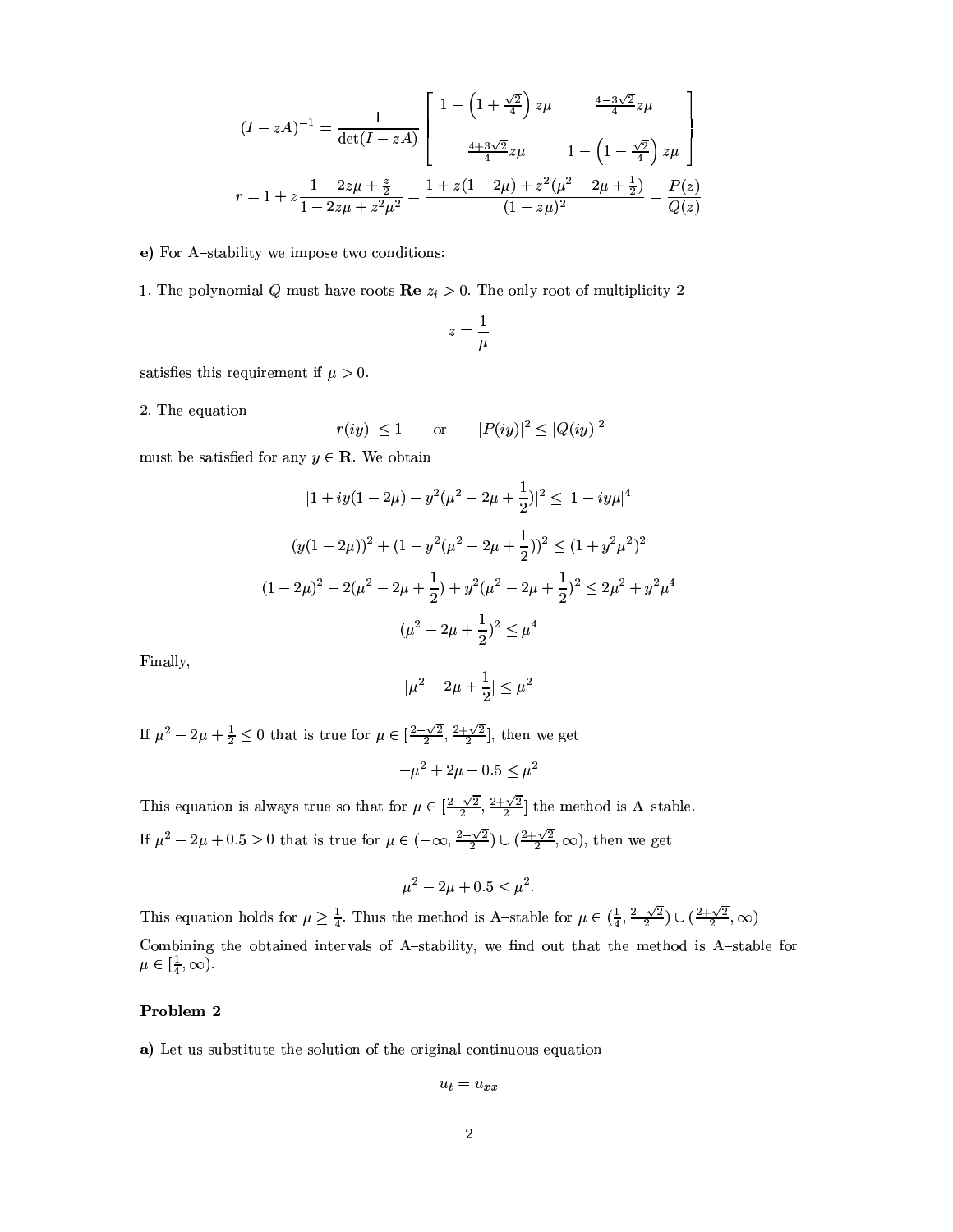into the difference scheme

$$
\frac{U_l^{n+2} - U_l^n}{2\Delta t} = \frac{U_{l+1}^{n+1} - 2U_l^{n+1} + U_{l-1}^{n+1}}{(\Delta x)^2}
$$

Using the Taylor expansion for the point  $(x,t) = (x_l, t_{n+1})$ , we find

$$
\frac{u(x, t + \Delta t) - u(x, t - \Delta t)}{2\Delta t} - \frac{u(x + \Delta x, t) - 2u(x, t) + u(x - \Delta x, t)}{(\Delta x)^2} =
$$

$$
= u_t + \frac{\Delta t^2}{3!}u_{ttt} + O(\Delta t^4) - \left(u_{xx} + 2\frac{\Delta x^2}{4!}u_{xxxx} + O(\Delta x^4)\right) = O(\Delta t^2, \Delta x^2) = O(\Delta x^2)
$$

for  $\Delta t = \mu \Delta x^2$ . Thus, the scheme has the second order.

b) We substitute the solution of the form

$$
U_l^n = \xi^n \exp(i\theta l)
$$

into the scheme and obtain

$$
\xi - \frac{1}{\xi} = 2\mu(\exp(i\theta) - 2 + \exp(i\theta l)) = -8\mu \sin^2\left(\frac{\theta}{2}\right)
$$

Let us introduce the notation  $a = 4\mu \sin^2 \left(\frac{\theta}{2}\right) \ge 0$ . The equation

 $\xi^2 + 2a\xi - 1 = 0$ 

has two roots

$$
\xi_1 = -a + \sqrt{1 + a^2}, \qquad \xi_2 = -a - \sqrt{1 + a^2}.
$$

It is easy to show that  $|\xi_1| \leq 1$  for any  $a \geq 0$  and that  $|\xi_2| \leq 1$  only for  $a \leq 0$ . It follows that the scheme is unstable for any  $\mu > 0$ .

#### Problem 3

a) Let us numerate the boundary points as shown

| $x_{0,0}$ | $x_{1,0}$ | $x_{2,0}$ | $x_{3,0}$ | $x_{4,0}$ |
|-----------|-----------|-----------|-----------|-----------|
| $x_{0,1}$ | $x_1$     | $x_3$     | $x_6$     | $x_{4,1}$ |
| $x_{0,2}$ | $x_2$     | $x_{5}$   | $x_{8}$   | $x_{4,2}$ |
| $x_{0,3}$ | $x_4$     | $x_7$     | $x_9$     | $x_{4,3}$ |
| $x_{0,4}$ | $x_{1,4}$ | $x_{2,4}$ | $x_{3,4}$ | $x_{4,4}$ |

Then we obtain 9 equations for the internal mesh points

$$
-4x_1 + x_2 + x_3 = -x_{0,1} - x_{1,0}
$$

$$
-4x_2 + x_1 + x_4 + x_5 = -x_{0,2}
$$

$$
-4x_3 + x_1 + x_5 + x_6 = -x_{2,0}
$$

$$
-4x_4 + x_2 + x_7 = -x_{0,3} - x_{1,4}
$$

$$
-4x_5 + x_2 + x_3 + x_7 + x_8 = 0
$$

$$
-4x_6 + x_3 + x_8 = -x_{3,0} - x_{4,1}
$$

$$
-4x_7 + x_4 + x_5 + x_9 = -x_{2,4}
$$